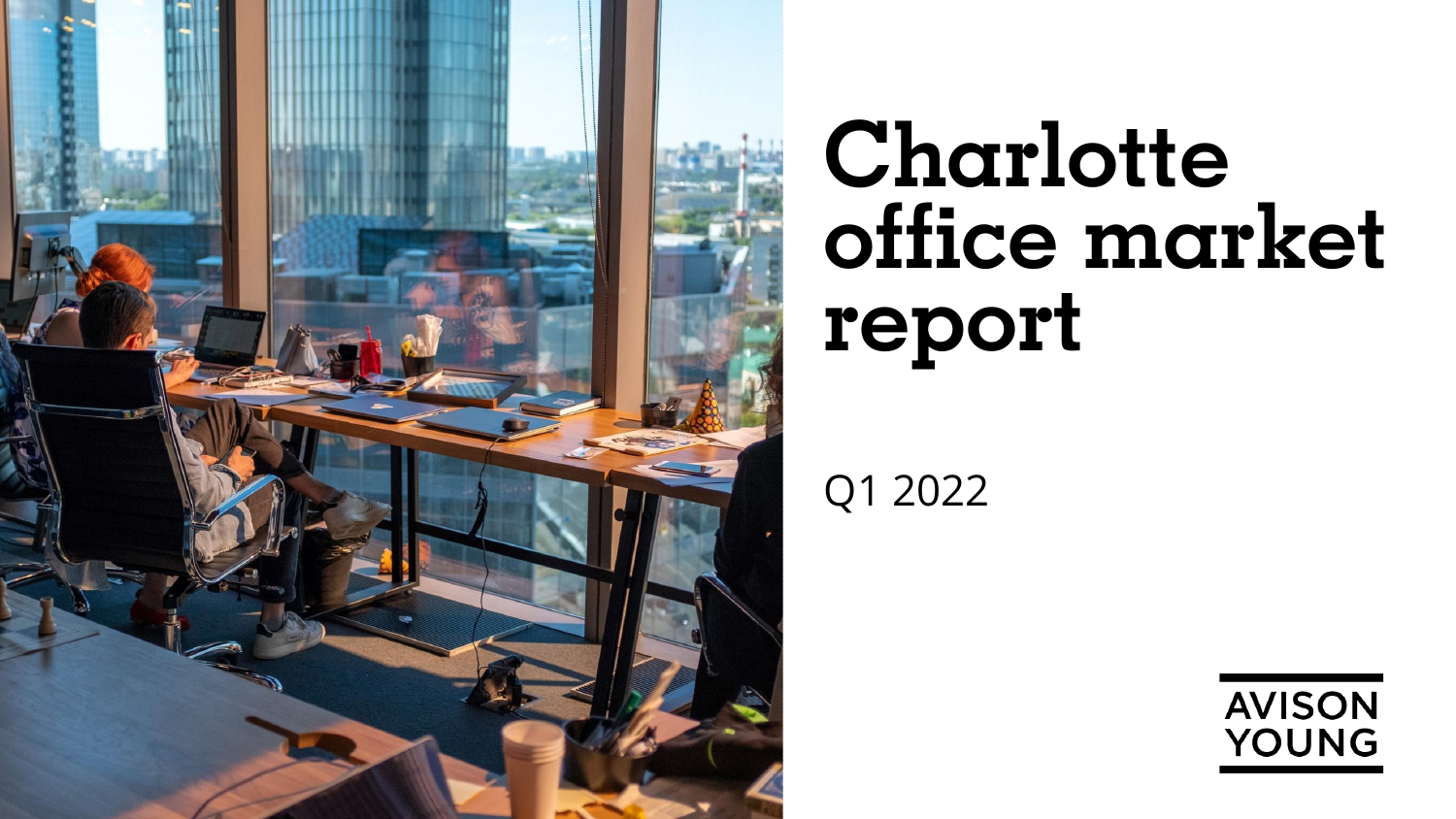## **Office market trends**

### **Robust development pipeline**

Demand for new, Class A product remains elevated with 3.9 msf currently underway and 52% of the pipeline already pre-leased. Following a record year of deliveries in 2021, at the close of the first quarter new deliveries added only 72,000 sf of inventory. Total vacancy is projected to increase with the anticipation of an additional 2.6 msf that is expected to deliver by year end.

**Leasing activity**

Leasing activity in Charlotte continues to gain traction from pandemic lows, totaling 977,000 sf in the first quarter, up 46% year-over-year. While momentum continues to pick up, tenants are expected to face premium rental rates psf, with a heightened emphasis on space needs and occupancy costs as landlords continue to hold the upper hand in lease term negotiations.

**01 02 03 Positive rent growth**

> Average annual rent growth in Charlotte continues to increase, in both Class A and B product, despite an uptick in direct and sublet vacancy. Annual rent growth is led by new construction rates and a solid investment sales year in 2021 (\$2.7B). With the amount of trophy office supply that is on the horizon, rents are only expected to increase further.

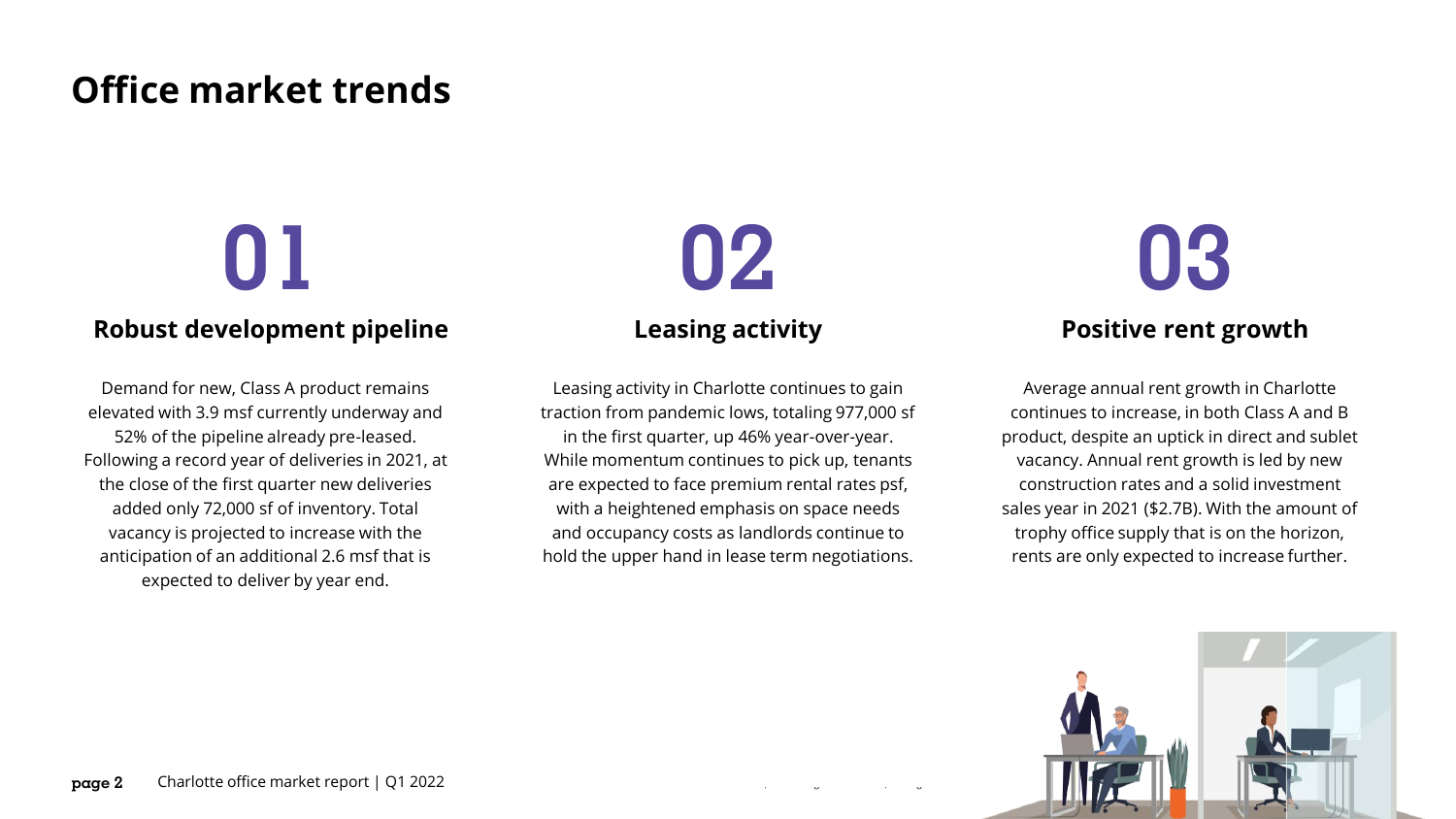## **Office market indicators**





**page 3** Charlotte office market report | Q1 2022 © 2022 Avison Young. All rights reserved. E. & O.E.: The information contained herein was obtained from sources which we deem reliable and, while thought to be correct, is not guaranteed by Avison Young.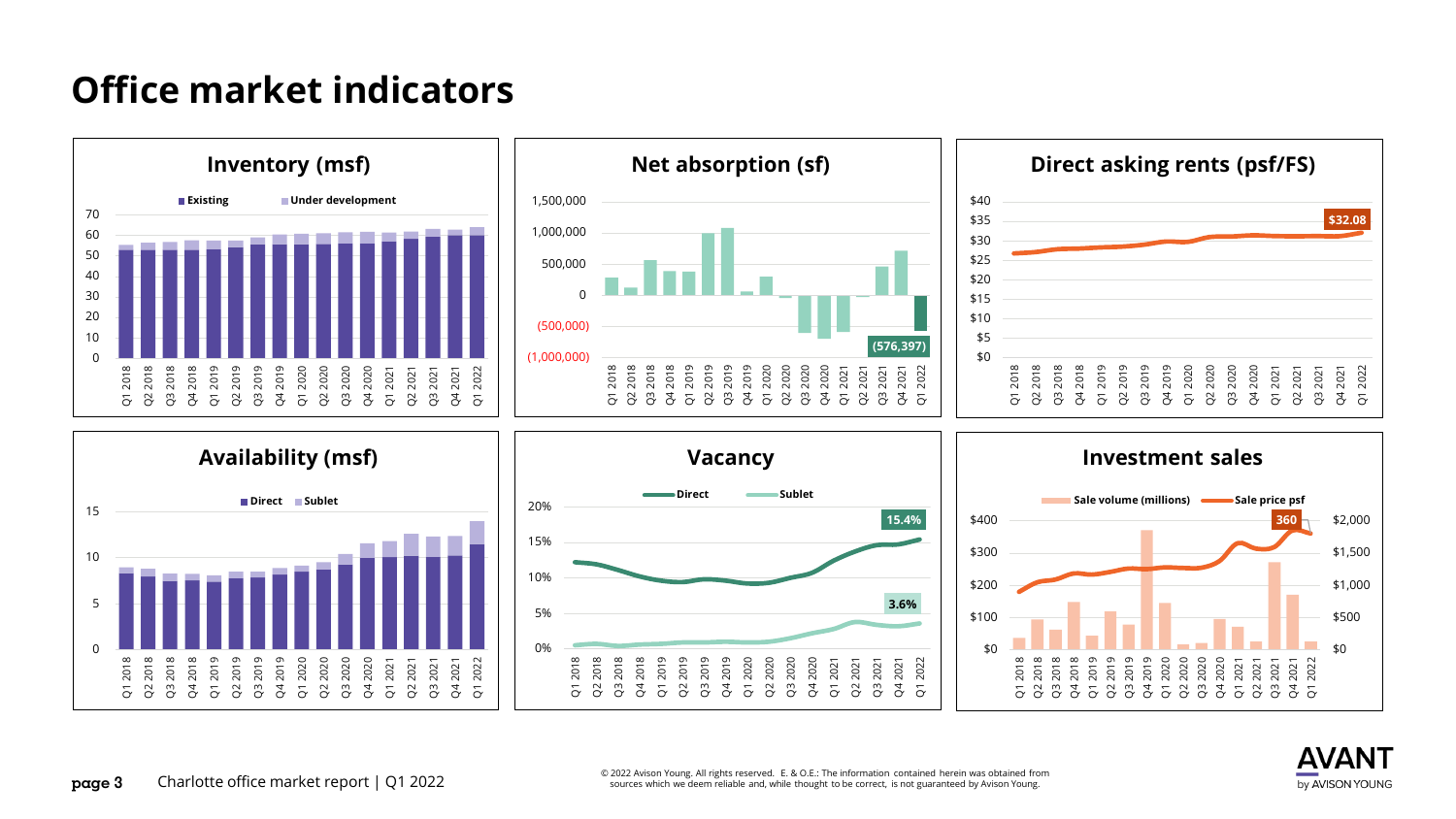## **Office market activity**

#### **Recent leasing activity**

| Tenant name                    | Property                    | Sign date | <b>Size</b> | Transaction type | Lease type | Submarket  |
|--------------------------------|-----------------------------|-----------|-------------|------------------|------------|------------|
| Centene                        | 2405 Governor Hunt Rd       | Mar 2022  | 770,000     | New              | Direct     | University |
| Vanguard                       | LakePointe Corporate Center | Feb 2022  | 83,983      | <b>New</b>       | Direct     | Airport    |
| Guided Solutions               | The Edison at Arrowood      | Mar 2022  | 62,123      | New              | Direct     | Airport    |
| <b>Baldwin Risk Partners</b>   | The Edison at Arrowood      | Mar 2022  | 61,099      | <b>New</b>       | Direct     | Airport    |
| Mayer Brown                    | 300 S Tryon                 | Feb 2022  | 54,277      | New              | Direct     | CBD        |
| <b>Total Quality Logistics</b> | Regency Executive Park      | Mar 2022  | 54,000      | <b>New</b>       | Direct     | Airport    |

#### **Recent sales activity**

| Buyer                               | Property              | Sale date | Sale price   | Sale price psf | Submarket  | Seller                 |  |  |
|-------------------------------------|-----------------------|-----------|--------------|----------------|------------|------------------------|--|--|
| Praelium                            | Three Resource Square | Mar 2022  | \$21,000,000 | \$168          | University | <b>Taconic Capital</b> |  |  |
| <b>Continental Capital Partners</b> | Forest Park II & III* | Mar 2022  | \$15,000,000 | \$183          | Airport    | Terracap Management    |  |  |
| Asana Partners                      | 1431 W Morehead St*   | Feb 2022  | \$13,600,000 | \$436          | Midtown    | Edifice                |  |  |
| Asana Partners                      | 1401 W Morehead St*   | Feb 2022  | \$12,400,000 | \$259          | Midtown    | Edifice                |  |  |

*\*Portfolio*

#### **Notable Development**

| Property            | Submarket  | Delivery Date | <b>Total SF</b> | % Preleased | Asking rent | Developer                 |  |
|---------------------|------------|---------------|-----------------|-------------|-------------|---------------------------|--|
| Duke Energy Tower   | CBD        | Jul 2022      | 000,000, ا      | 100%        | N/A         | Childress Klein           |  |
| Centene Corporation | University | May 2022      | 770,000         | 100%        | N/A         | Rafco Properties          |  |
| Three Rea Farms     | South/485  | Jan 2024      | 500,000         | 0%          | \$37.00 FS  | Lincoln Harris            |  |
| East West Station   | Midtown    | Jan 2024      | 370,000         | 0%          | \$38,00 FS  | <b>Stiles Corporation</b> |  |

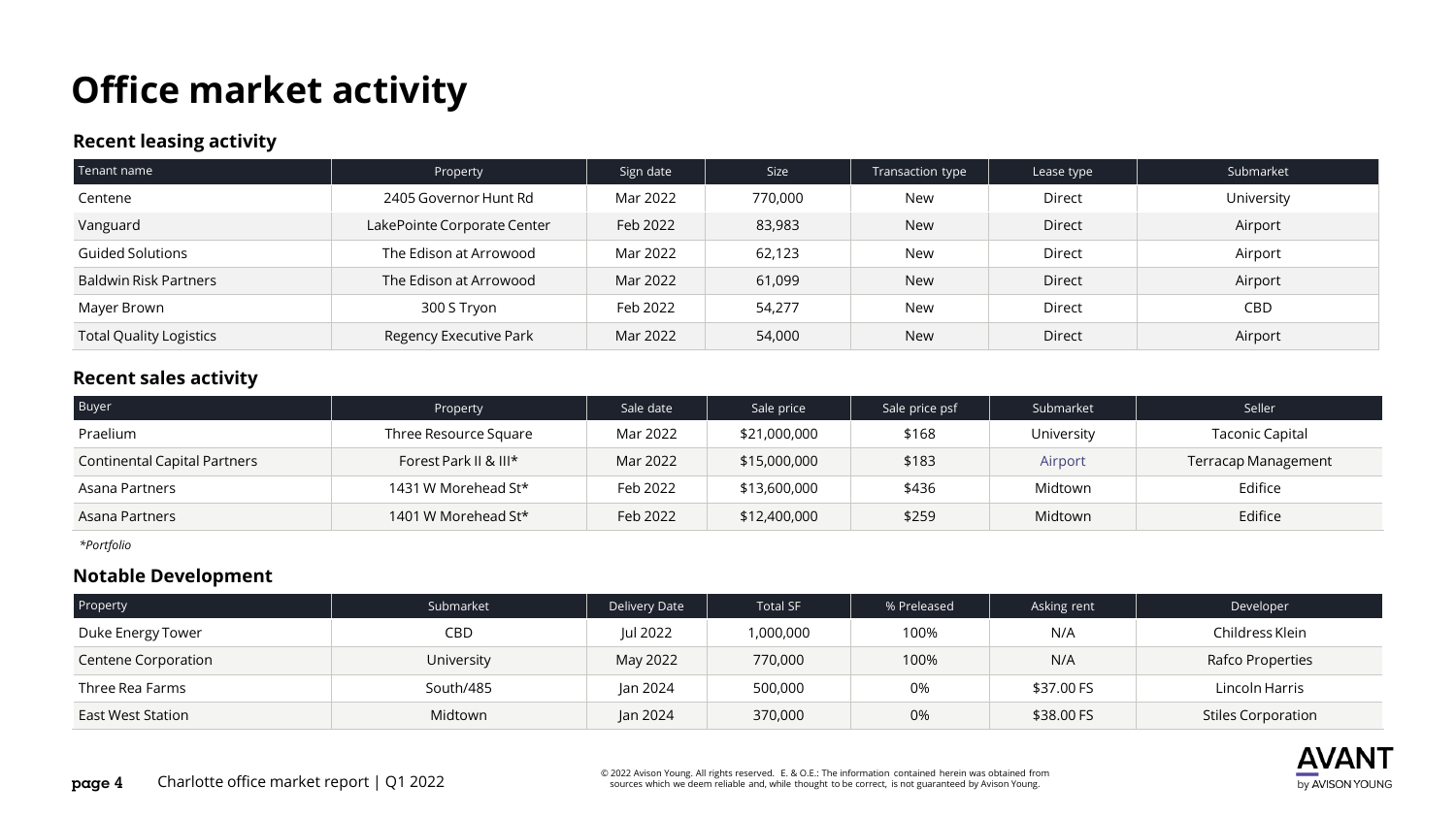## **Office market stats by submarket**

|                              |                       | <b>Vacancy</b> |                |                |             | <b>Net Absorption</b><br><b>SF Under</b> |                          | <b>Average Asking Rent</b> |                |                |
|------------------------------|-----------------------|----------------|----------------|----------------|-------------|------------------------------------------|--------------------------|----------------------------|----------------|----------------|
| <b>By Submarket</b>          | Inventory (sf)        | <b>Total %</b> | <b>Class A</b> | <b>Class B</b> | <b>1Q22</b> | <b>TTM</b>                               | <b>Construction</b>      | <b>Total</b>               | <b>Class A</b> | <b>Class B</b> |
| CBD                          | 21,317,670            | 14.9%          | 14.3%          | 18.7%          | $-477,747$  | 450,583                                  | 1,000,000                | \$36.12                    | \$37.05        | \$31.02        |
| Midtown                      | 4,636,142             | 14.8%          | 18.3%          | 5.0%           | 102,857     | 789,325                                  | 940,109                  | \$38.68                    | \$40.28        | \$33.33        |
| Plaza Midwood/Noda           | 774,277               | 62.0%          | 69.9%          | 3.0%           | 954         | $-70,232$                                | 389,482                  | \$36.92                    | \$36.94        | \$22.65        |
| Urban Subtotal               | 26,728,089            | 16.1%          | 16.5%          | 15.2%          | $-373,936$  | 1,169,676                                | 2,329,591                | \$36.53                    | \$37.38        | \$31.38        |
| <b>By Submarket</b>          | <b>Inventory (sf)</b> | <b>Total %</b> | <b>Class A</b> | <b>Class B</b> | <b>1Q22</b> | <b>TTM</b>                               |                          | <b>Total</b>               |                |                |
| Airport                      | 9,244,563             | 24.1%          | 18.0%          | 36.0%          | 60,344      | $-436,830$                               |                          | \$25.06                    | \$27.20        | \$23.07        |
| <b>East Charlotte</b>        | 846,665               | 17.4%          | $\sim$         | 18.4%          | 7,231       | 55,389                                   | $\overline{\phantom{a}}$ | \$17.16                    | $\blacksquare$ | \$17.55        |
| North Charlotte              | 2,066,495             | 21.1%          | 24.9%          | 13.7%          | $-49,390$   | $-83,215$                                | 292,000                  | \$29.35                    | \$29.51        | \$28.76        |
| Park Road                    | 739,811               | 30.6%          | 44.9%          | 19.3%          | 13,699      | 21,220                                   |                          | \$35.41                    | \$36.99        | \$32.76        |
| South/485                    | 5,864,696             | 22.9%          | 23.7%          | 14.1%          | $-132,336$  | $-82,547$                                | 500,000                  | \$36.12                    | \$36.39        | \$31.15        |
| South Charlotte              | 921,201               | 11.1%          | 12.3%          | 8.7%           | $-3,217$    | 1,740                                    | $\overline{\phantom{a}}$ | \$26.04                    | \$26.27        | \$25.37        |
| Southeast Charlotte/Matthews | 878,198               | 15.1%          | 9.5%           | 15.1%          | 2,304       | 5,277                                    | $\overline{\phantom{a}}$ | \$16.70                    | $\sim$         | \$17.51        |
| Southpark                    | 4,526,024             | 15.3%          | 15.1%          | 15.4%          | $-32,102$   | 38,554                                   | $\overline{\phantom{a}}$ | \$35.28                    | \$37.02        | \$31.33        |
| University                   | 5,330,468             | 23.1%          | 45.6%          | 9.0%           | 53,301      | $-59,533$                                | 770,000                  | \$26.59                    | \$27.04        | \$24.60        |
| South Carolina               | 3,036,842             | 18.6%          | 15.7%          | 30.2%          | $-122,295$  | $-55,042$                                |                          | \$24.38                    | \$24.64        | \$21.78        |
| Suburban Subtotal            | 33,454,963            | 21.2%          | 22.2%          | 20.3%          | $-202,461$  | $-594,987$                               | 1,562,000                | \$29.17                    | \$31.26        | \$24.70        |
| <b>Market Total</b>          | 60,183,052            | 19.0%          | 19.2%          | 19.0%          | $-576,397$  | 574,689                                  | 3,891,591                | \$32.08                    | \$33.99        | \$26.27        |